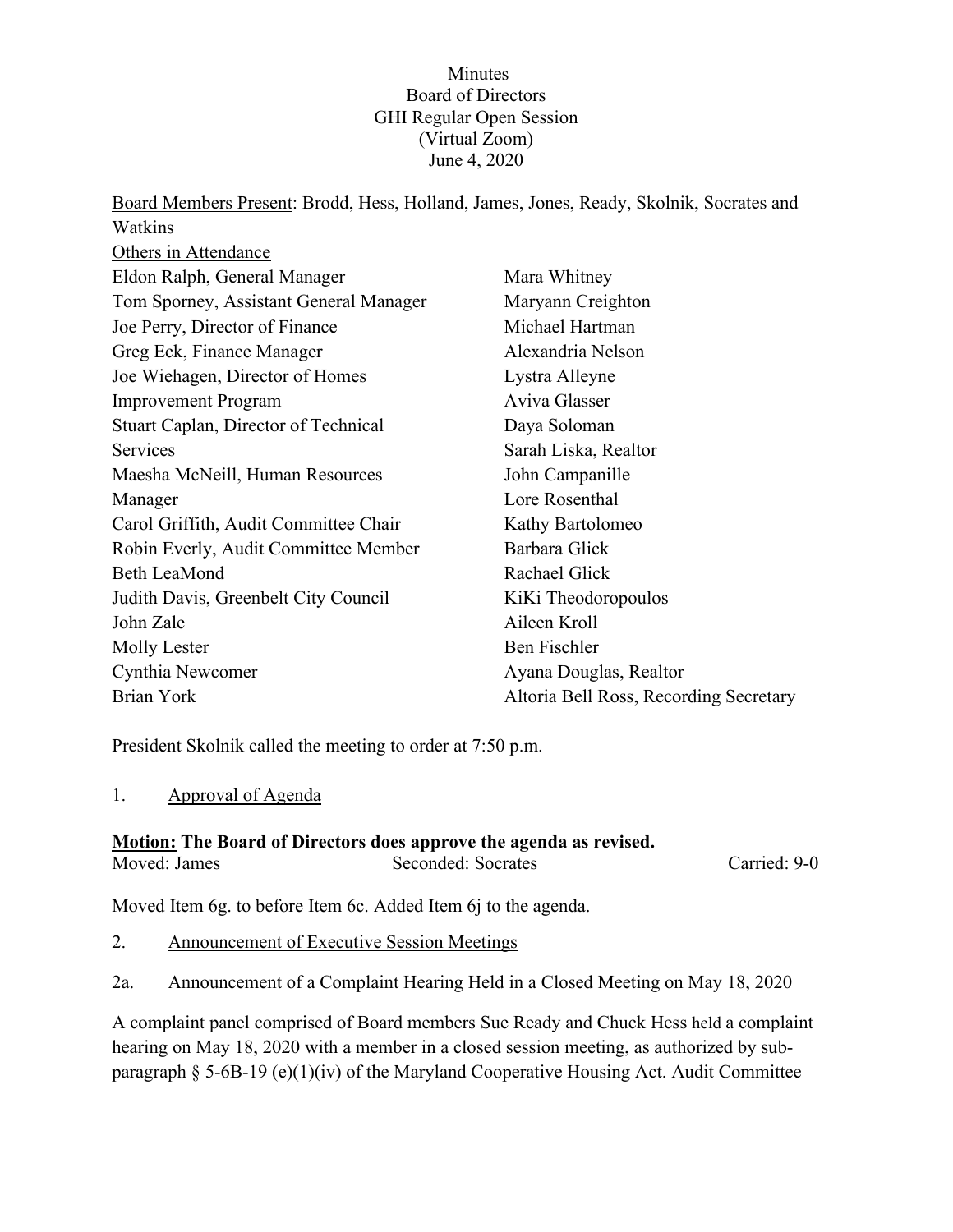member Carol Griffith attended the hearing. The meeting was held by videoconference with all participants attending from remote locations.

The motion to call this meeting was made during an Executive session meeting on March 19, 2020 and approved by Board members Stefan Brodd, Chuck Hess, Stephen Holland, Ed James, Bill Jones, Susan Ready and Steve Skolnik.

The hearing commenced at 6:35 p.m. and adjourned at 7:53 p.m.

2b. Announcement of an Executive Session Meeting held on June 4, 2020 – (Attachment #2)

The Board of Directors did not conclude its business prior to the regular meeting but will report on its actions at the next GHI meeting.

# 3. Visitors and Members (Comment Period)

None.

4. Approval of Membership Applications

**Motion: I move that the Board of Directors approve the following persons into the cooperative and membership be afforded them at the time of settlement:**

- **Robert E. Smith, sole owner;**
- **Melanie L. Arrington, sole owner;**
- **Karen Roberts, sole owner;**
- **Alexandra E. Nelson, sole owner.**

Moved: James Seconded: Hess Carried: 9-0

5. Committee and Homes Improvement Program Reports

Mr. Wiehagen said the HIP team is developing a schedule for contracts.

Member Outreach Committee - Brodd said committee members are coming up with a contactless means to welcome new members.

Yards and Exteriors Task Force – James said the task force is working on a proposal.

6. For Action or Discussion

# 6a. Approve Minutes of Special Open Session Meeting Held on May 7, 2020

**Motion: I move that the Board of Directors approve the minutes of the Special Open Session Meeting that was held on May 7, 2020 as presented.** Moved: James Seconded: Brodd Carried: 9-0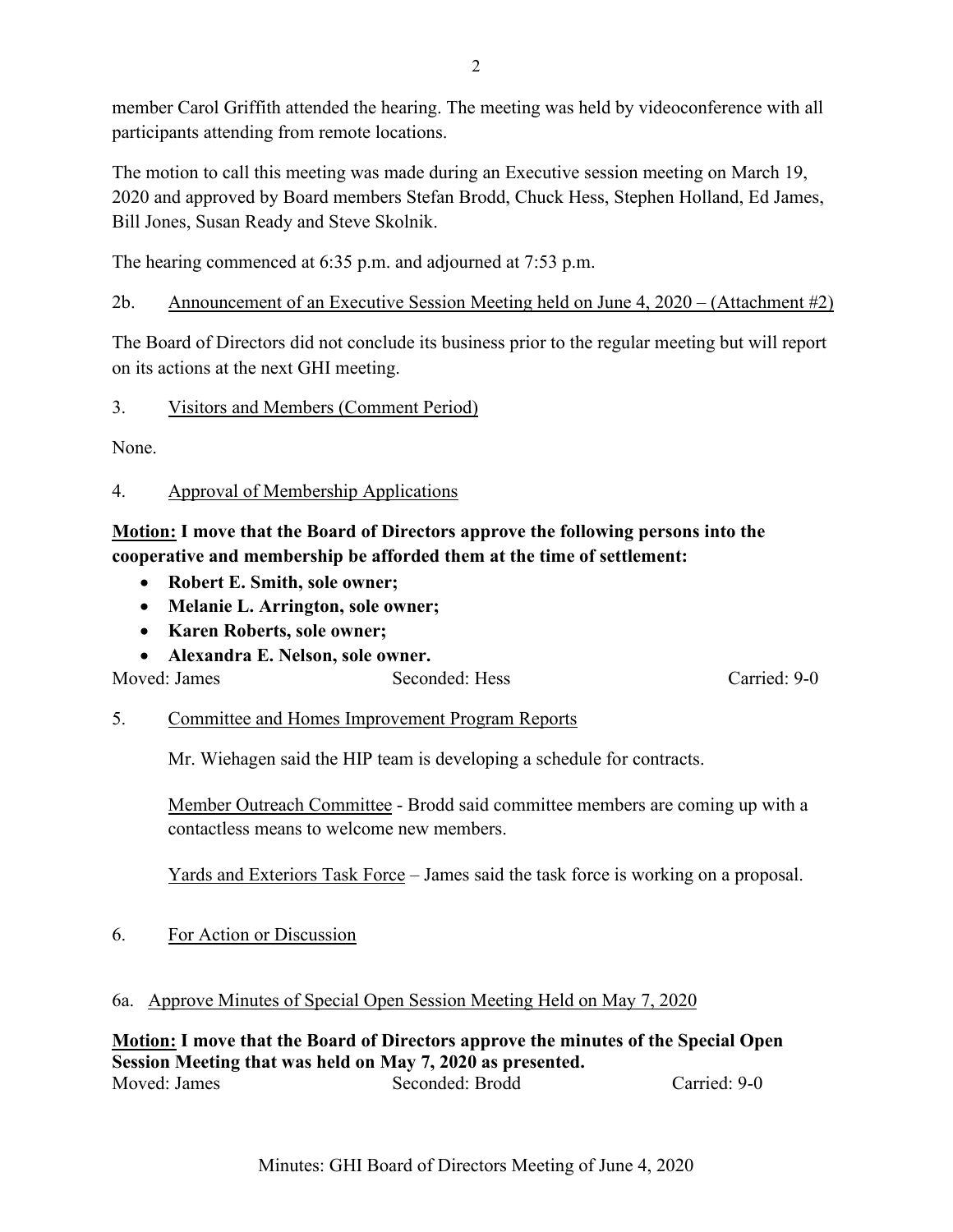### 6b. Approve Minutes of Regular Open Session Meeting Held on May 7, 2020

**Motion: I move that the Board of Directors approve the minutes of the Regular Open Session Meeting that was held on May 7, 2020 as presented.** Moved: James Seconded: Socrates Carried: 9-0

6c. Request for Use of Boiler Room Space, 3-C Crescent Road

Members John and Brooke Zale live in the unit at 3-C Crescent Rd. They would like to utilize a portion of the unused space in the boiler room adjacent to the basement in their unit, to add a shower stall to a proposed bathroom.

Attachment #5 includes a formal request to the Board from the members, photographs of the boiler room and a drawing of the plan to add a basement bathroom with the shower stall located in the adjacent boiler room. If the Board of Directors allows them to proceed, the members will submit construction plans to Technical Services, along with their permit request.

This item is on the agenda for the Board to consider whether to allow the members of 3-C Crescent Rd. to take ownership of a portion of the unused boiler room space.

**Motion: I move that the Board of Directors allow the member at 3-C Crescent Rd. to utilize a portion of the boiler room space adjacent to the basement in their unit, for the purpose of adding a shower stall to a proposed bathroom. This space becomes an addition to the main unit and will be transferred with the main unit at the time of resale. The member will pay \$500 to GHI for this space.**<br>Moved: Jones Seconded: Seconded: Hess Carried: 9-0

The meeting moved ahead to Item 6g.

6d. Member Comments re: Proposed Rule Regulating Noise Emitting Pest Control Devices

Due to complaints from three members about the emission of sound from an electronic pest control device in an adjacent yard that is disturbing their peace and comfort, the Board of Directors drafted the following rule on April 16, 2020:

*"Pest control devices emitting regular, continual sound, are not permitted in yards or in locations where they may be heard by neighbors."*

The Board also requested staff to request members to submit written comments about the proposed rule. Thirteen members submitted comments that are listed in Attachment #6.

Tom Sporney will coordinate with Christine Gyemfi to add this rule to the GHI Member Handbook on GHI's website.

**Motion: I move that the Board of Directors approve the inclusion of the following rule to the GHI Member Handbook Section III. Minimum Use and Maintenance Standards B. Exterior:**

• **Pest control devices emitting regular, continual sound, are not permitted in locations where they may be heard by neighbors.**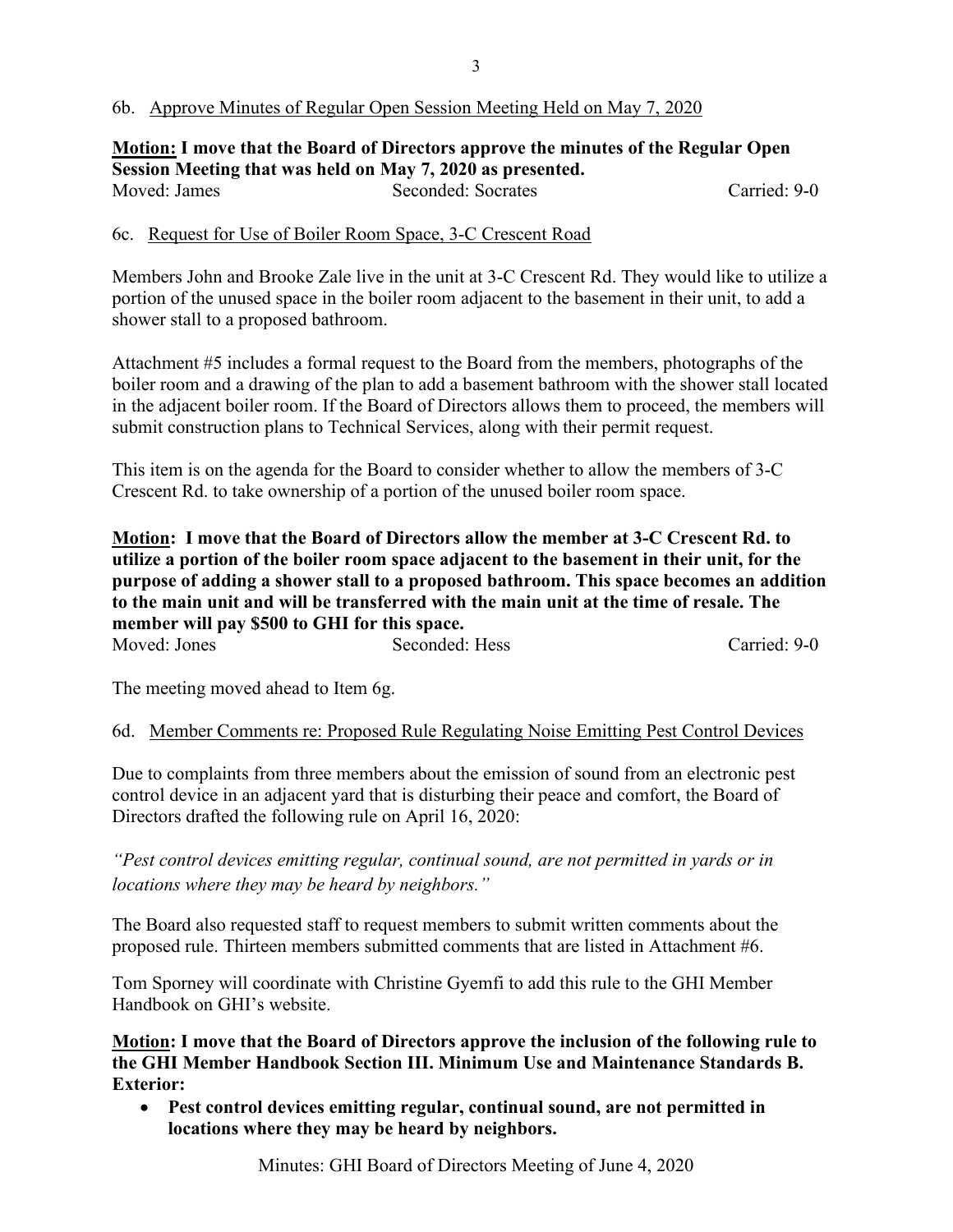| Moved: Brodd  | Seconded: Jones | Carried: 8-1 |
|---------------|-----------------|--------------|
| Opposed: Hess |                 |              |

#### 6e. Request for an Exception to Exclude the Replacement of a Jalousie Window at 20-A Ridge Rd. at Resale

GHI staff performed a resale inspection at 20-A Ridge Road on January 20, 2020 and identified the need to replace a non-standard jalousie window in the half-bath of a first-floor addition. It was found to be functional, but over 20 years old, and as mandated by recent Board policy, to be replaced upon resale. On March 2<sup>nd</sup>, the seller's real estate agent reported that the list of repairs was substantially completed and inquired about the process to secure a permit to replace the window or whether it was possible to cover the window opening.

At the commencement of the COVID-19 stay-at-home order on April  $3<sup>rd</sup>$ , the real estate agent asked whether GHI would be able to replace the window. On April 9<sup>th</sup>, the seller's agent reported that she expected to market the unit within a week. On April  $14<sup>th</sup>$ , the agent made another inquiry about replacing the window. On April  $15<sup>th</sup>$ , the details of the process to replace the window were described to the seller's agent; specifically, in replacing the window, an exception is required for the following conditions:

X.N.1. if the window in closed off and an exhaust fan installed

X.N.2. if the window is replaced by other than a double-hung window such as jalousie, awning, horizontal, casement window etc.

On May  $18<sup>th</sup>$ , staff was notified of a June  $15<sup>th</sup>$  closing date. The next scheduled meeting of the Architectural Review Committee is June  $10<sup>th</sup>$ , and thereafter a Board meeting will be held on June  $18<sup>th</sup>$ . Recently, staff was informed that the closing is scheduled for June  $19<sup>th</sup>$ .

To provide timely service in support of this resale, staff suggests that the requirement for replacing this window be removed from the inspection report. If allowed, this decision will only apply to the selling member's responsibility, and the purchasing member will have the responsibility to replace the window in the future. In replacing the window, an exception will be required.

Sporney will request Bruce Mangum to inform the new member at settlement that the window must be replaced within one year.

**Motion: I move that the Board of Directors allow the requirement of replacing the firstfloor bathroom jalousie window at 20-A Ridge Rd., to be removed from the resale process. The responsibility for the replacement of this window will convey to the purchasing member.**

Moved: Jones Seconded: Hess Carried: 9-0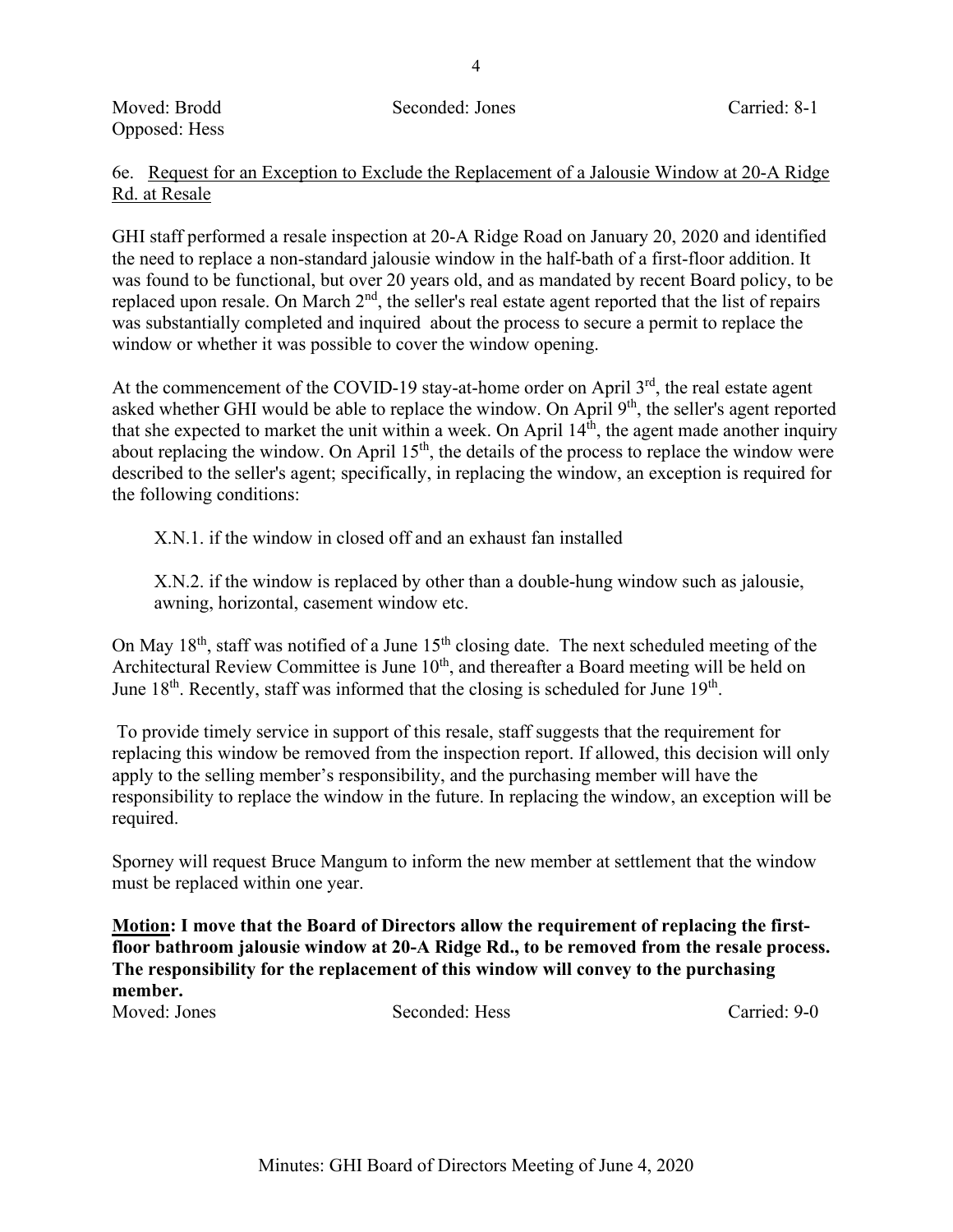# 6f. Member Responses re: Installation of Light Fixtures in the Common Area Between 11 and 13 Courts Ridge Rd.

In 2017, City of Greenbelt staff surveyed members who reside at 11 N-V Ridge Rd. and 13 A-H Ridge Rd. to determine their opinion for/against pathway lighting in the City Park between the Courts at 11 and 13 Ridge Rd. During a work session on July 22, 2019, City staff stated that this item was presented for consideration during the FY2019 Capital Projects Program during the budget process in 2017. At the time, the project was estimated at about \$19,450. The project was not funded given limited funding and the item will be reconsidered when considering the City's priorities for future funding. The City Council requested GHI to survey the interest of current members to have lights installed, because several years had passed since the initial survey was conducted.

On November 7, 2019, the Board authorized the Manager to send a letter and survey form (Attachment #7a) to members who reside in the Courts at 8 and 10 Southway, 14 and 16 Ridge Rd., 11 Ridge Rd. and 13 Ridge Rd., to ascertain their opinion in having the City of Greenbelt install lighting fixtures between the courts at 11 and 13 Ridge Rd. The survey form was identical to the one used by City staff in 2017.

Attachment #7b is a spreadsheet that details the member comments that were received. The table below summarizes the results of the survey.

| Court            | <b>Qty of Units</b> | <b>Qty of Survey</b><br><b>Responses</b> | <b>Should Light Fixtures be</b><br><b>Installed?</b> |                |
|------------------|---------------------|------------------------------------------|------------------------------------------------------|----------------|
|                  |                     |                                          | Yes                                                  | N <sub>0</sub> |
| 10 Ct. Southway  | 22                  |                                          |                                                      |                |
| 11 J-V Ridge Rd. | 12                  |                                          |                                                      |                |
| 13 A-M Ridge Rd. | 12                  |                                          |                                                      |                |
| 14 Ct. Ridge Rd. | 28                  |                                          | 9                                                    |                |
| 16 Ct. Ridge Rd. | 28                  |                                          | h                                                    |                |
| 8 Ct. Southway   | 12                  |                                          |                                                      |                |
| <b>Totals</b>    | 114                 | 34                                       | 28                                                   |                |

# Table: Summary of Survey Results

**Motion: I move that the Board of Directors direct the Manager to submit the results of the member survey to the Manager of the City of Greenbelt, requesting the City to install light fixtures alongside the walkway in the common area between the Courts 11 and 13 Ridge Rd. Further, I move that the GHI Manager request the City of Greenbelt to engage a landscape lighting consultant to recommend the quantity and specific placements of light fixtures that should be installed to provide adequate illumination along the walkway while minimizing light pollution from affecting the residents of 11N-V Ridge Rd. and 13A-H Ridge Rd.**

Moved: Hess Seconded: Socrates Carried: 7-2 Opposed: Jones and Ready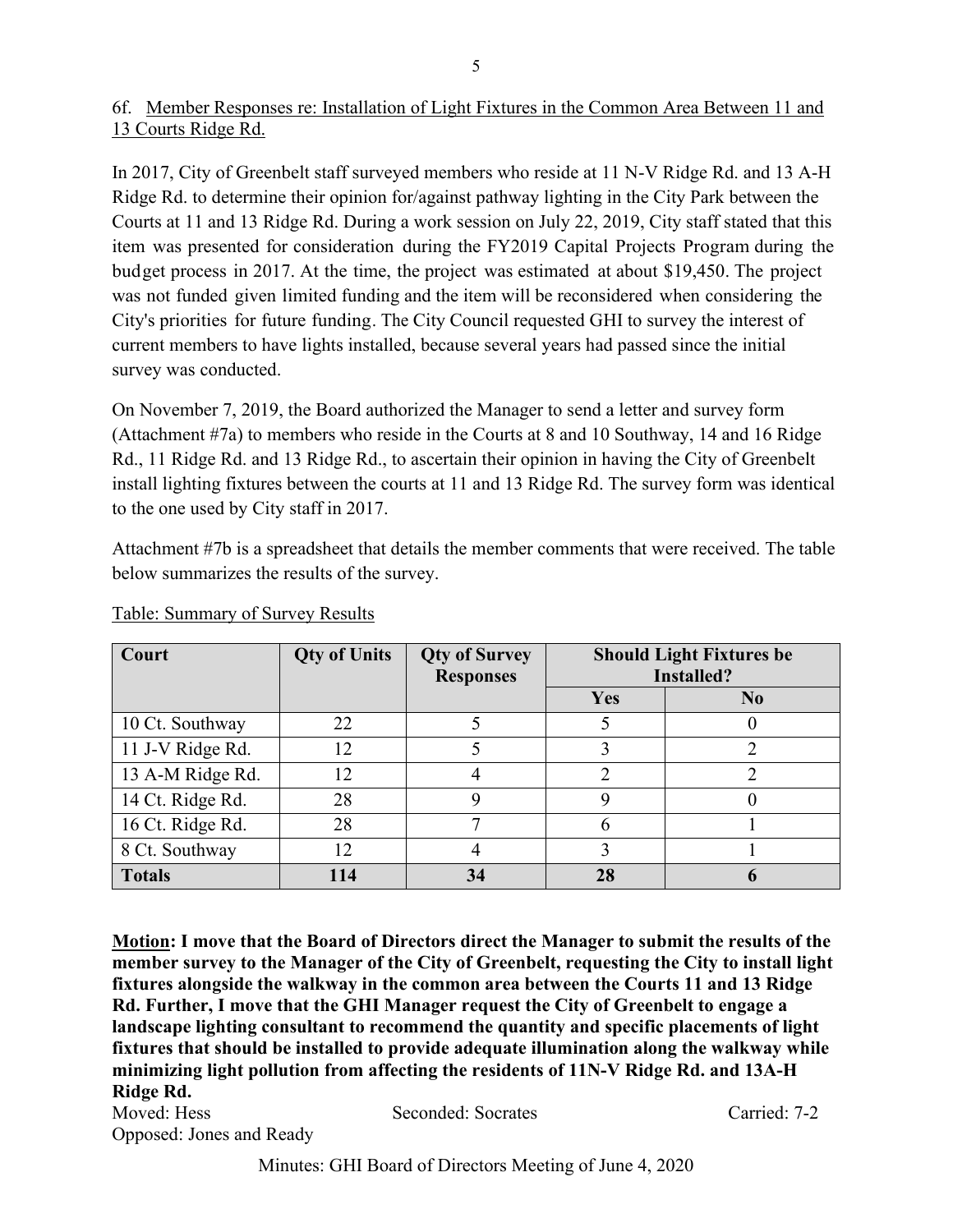GM Ralph will inform the city manager of the Board's decision.

# **Motion: To Extend meeting by 15 minutes.**

Moved: Jones Seconded: Ready Carried 9-0

The meeting moved ahead to Item 6h.

### 6g. Questions about Re-starting the HIP in 2020

Some members in the 2020 HIP cohort may wish to delay improvements from being done in their units due to concerns about the COVID-19 pandemic. It is possible that the members may request the work to be delayed until 2021 or after a vaccination is available. Staff would like the Board to consider GHI's responses to the following questions:

- 1. Should options that members ordered be cancelled if they decide to delay improvements due to COVID-19?
- 2. If additional costs are incurred due to a member selecting to delay home improvements due to COVID-19, should GHI pick up the additional costs for windows, doors, siding, baseboard heaters during 2021 or thereafter?

**Motion: I move that the Board of Directors stipulate, regarding the postponement of the 2020 HIP in specific units, due to members' concerns about COVID-19:**

**a) GHI shall absorb the additional costs that may be incurred for installing items that are funded by the replacement reserves fund, such as windows, doors, baseboard heaters and siding for frame homes.**

| Moved: Jones | Seconded: Holland                                       | Failed: 3-6 |
|--------------|---------------------------------------------------------|-------------|
|              | Opposed: Brodd, Hess, James, Ready, Skolnik and Watkins |             |

This item will be deferred until the June 18<sup>th</sup> Board meeting.

The meeting moved back to Item 6d.

# 6h. Establish a Date for a Work Session Between the Board and Zoning Task Force

On May 7, 2020, the Board of Directors approved the Zoning Task Force's proposed changes to the Neighborhood Study and Draft NCO Standards for Greenbelt and directed the Manager to request Attorney Lawrence Taub to recommend the next steps that should be taken. The attorney's comments are included in Attachments #8a and 8b.

The Board should consider holding a work session on Thursday, June  $11<sup>th</sup>$  with the Zoning Task Force to review the attorney's comments and formulate GHI's response to the City of Greenbelt and the Maryland National Capital Parks and Planning Commission regarding the Neighborhood Study and draft NCOZ Standards for Greenbelt.

**Consensus: The Board of Directors will hold a work session with the Zoning Task Force on June 8, 2020, beginning at 7:00 p.m. to formulate GHI's response to the City of Greenbelt** 

Minutes: GHI Board of Directors Meeting of June 4, 2020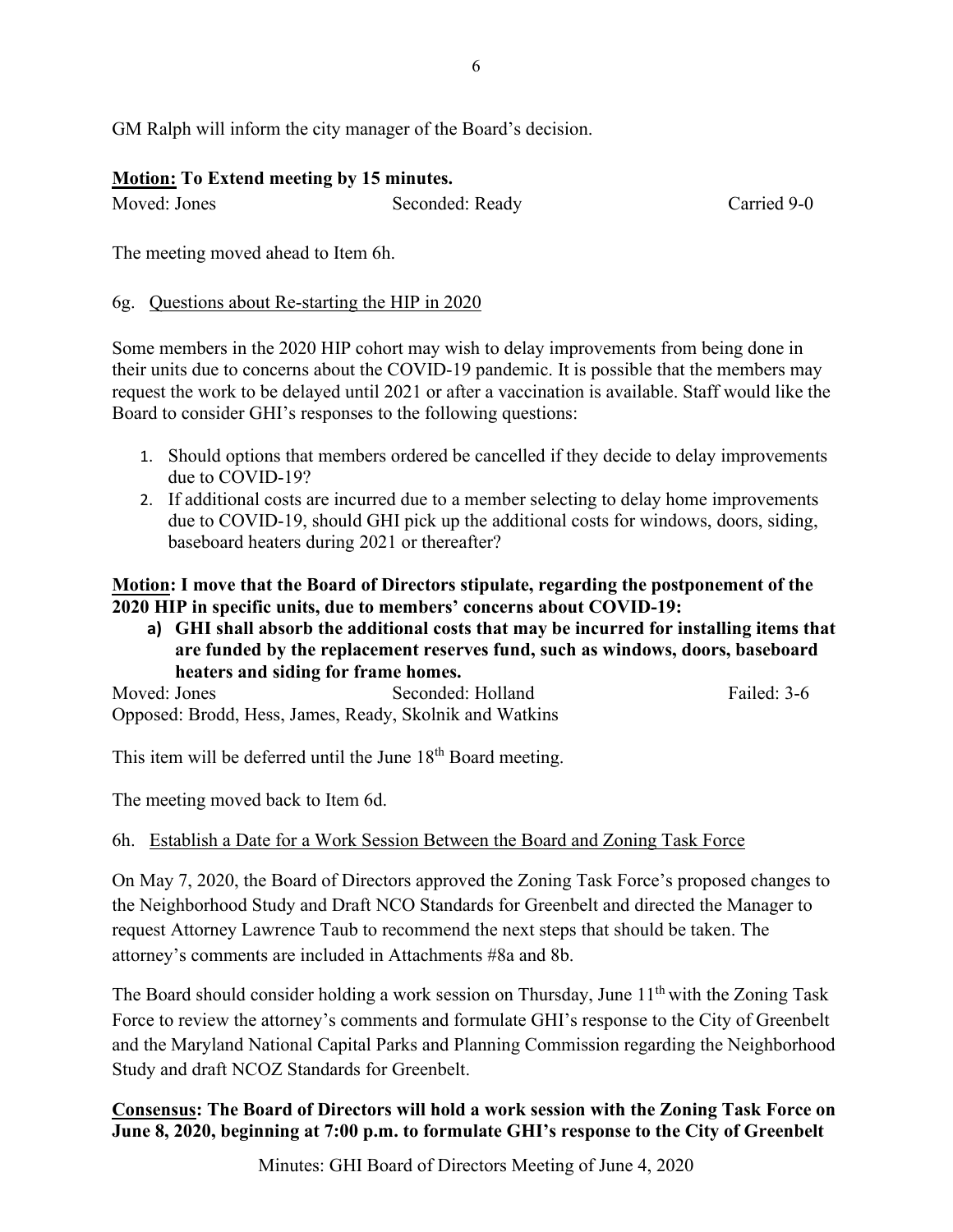### **and the Maryland National Capital Parks and Planning Commission, regarding the Neighborhood Study and draft NCOZ Standards for Greenbelt.**

| Motion: To extend the meeting by 10 minutes. |                |              |  |
|----------------------------------------------|----------------|--------------|--|
| Moved: Jones                                 | Seconded: Hess | Carried: 9-0 |  |

### 6i. Postponement of the 2020 Annual Membership Meeting Due to the COVID-19 Pandemic

On March 23, 2020 Maryland's Governor Larry Hogan imposed an order that prohibited gatherings larger than 10 persons due to the COVID-19 pandemic. On April 16, 2020, the Board decided by consensus to postpone the 2020 annual membership meeting until June.

On May 14th, Governor Hogan announced a three-part recovery plan for Maryland:

- Effective from May  $15<sup>th</sup>$ , stage one of the recovery plan would be implemented, whereby the prior stay-at-home restrictions would be lifted. Some small businesses could reopen, doctors could perform elective procedures, religious institutions could offer "limited attendance" at outdoor worship, gyms could offer outdoor classes, other outdoor work could resume with restrictions, and some recreational activities could resume, including boating, fishing, golfing, tennis and hunting.
- Stage two would allow for larger social gatherings, indoor gym classes, regular childcare, increased mass transit schedules, indoor religious services, restaurant and bar service with restrictions, and elective procedures at hospitals.
- Stage three would allow large social gatherings, the reopening of entertainment venues, large religious gatherings, and fewer restrictions on visitors at nursing homes and hospitals.

Until the Governor's Order limiting large gatherings is lifted, GHI will be prohibited from holding a traditional in-person annual meeting. The logistical challenges in setting up an electronic annual meeting are formidable. Attorney Joe Douglass previously advised that if the Governor's Order remains in effect, and it is not feasible to hold an annual meeting before June  $30<sup>th</sup>$ , the Board should schedule the annual meeting to be held as soon as possible after June  $30<sup>th</sup>$ . He stated that while this technically would not meet the requirement in the Bylaws, the reason for postponement would not have been within the Board's control, and reasonable efforts to hold the meeting promptly would constitute "substantial compliance." It would be unlikely that anyone would mount a serious legal challenge, and, if that were to happen, it would be unlikely that they would prevail, given the current circumstances.

Staff estimates that it would take at least one month to make logistical arrangements for an annual meeting after the order limiting gatherings is lifted.

**Motion: I move that the Board of Directors postpone the 2020 annual membership meeting, until a date no later than 1.5 months after Maryland's Governor and Prince George's County Executive lift the restriction on large public gatherings that would enable the annual membership meeting to take place without limitation regarding the number of**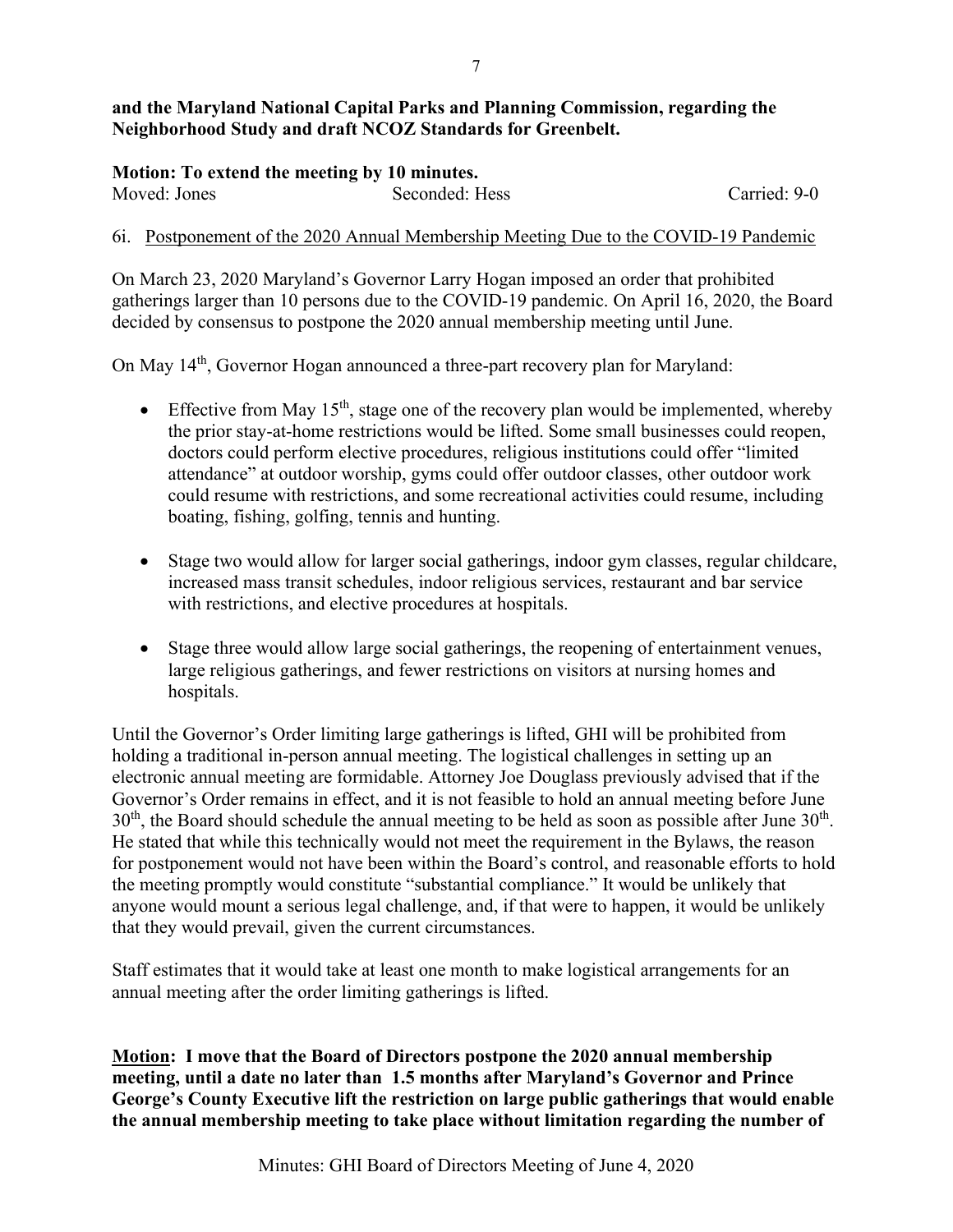### **members that can physically attend.**

Moved: Jones Seconded: Hess Carried: 8-1 Opposed: Holland

The meeting moved to Item 7.

### 6j. Request to Partner with the City of Greenbelt in Applying for a USDA Community Compost and Food Waste Reduction Grant

Attachment #11 is a letter from GHI members Beth LeaMond, Ben Fischler, Luisa Robles, Lore Rosenthal and Susan Barnett to the Board and staff that invites GHI to partner with the City of Greenbelt in applying for a USDA Community Compost and Food Waste Reduction Grant.

The members have requested the opportunity to discuss with the Board and staff, the possibility of locating a composter on GHI property near the GHI administration building as part of this grant for a 2-year pilot project. The grant proposal will address where the food waste will come from, how the food waste will be stored, how the composter will be operated, and all other important elements.

**Motion: I move that the Board of Directors direct the Sustainability Subcommittee of the Buildings Committee to meet with the members who informed the Board about the USDA Community Compost and Food Waste Reduction Grant opportunity, to discuss details of the proposed composting project including but not limited to the following items:**

- **a. Size of the composter, space required and where it should be installed?**
- **b. Who will administer the operation of the composter?**
- **c. Controls for limiting pests and odors.**
- **d. Frequency of access to the composter that is required to deposit food waste and collect compost.**

| Moved: Holland | Seconded: Hess | Carried: 9-0 |
|----------------|----------------|--------------|
|                |                |              |

The Sustainability subcommittee of Buildings Committee will review the details of this project in time for the June  $18<sup>th</sup>$  Board meeting.

The meeting moved back to Item 6h.

- 7. Items of Information:
- 7a. Board 12 Month Action Plan and Committee Task List
- 7b. Monthly GHI and City Calendars *None*
- 7c. President's Items

City has asked to postpone the annual work session with GHI until July 20 or 27, 2020.

7d. Board Members' Items - *None*